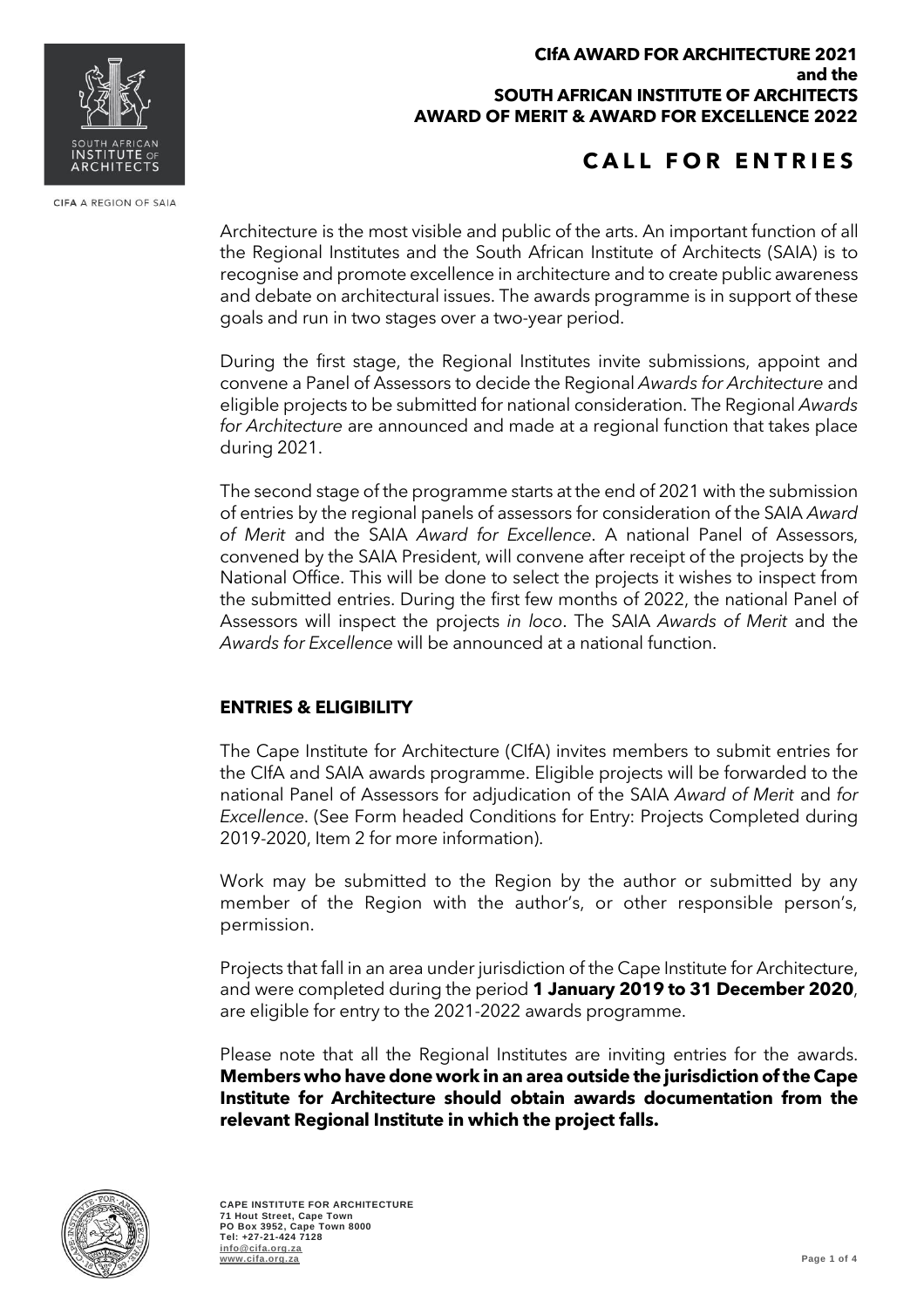#### **CIfA AWARD FOR ARCHITECTURE 2021 and the SOUTH AFRICAN INSTITUTE OF ARCHITECTS AWARD OF MERIT & AWARD FOR EXCELLENCE 2022**

# **CALL FOR ENTRIES**

It should be noted that *in loco* inspection of projects that are situated in remote areas of the Region may not be possible, and additional video material via a YouTube link or a link to the video on your own website is required to adjudicate the project by way of a *virtual inspection*. No videos will be downloaded.

Please also note that the submitted project will require the presence of the project Architect (or representative thereof) during the *in loco* inspections.

Projects outside South Africa may be submitted to the member's Regional Institute. It should be noted that *in loco* inspection of these projects may not be possible, and additional video material via a YouTube link or a link to the video on your own website is required to adjudicate the project by way of a *virtual inspection*. No videos will be downloaded. Should such projects go forward for national adjudication, and funding is made available by the entrant to cover the costs, every effort will be made by the national Panel of Assessors to carry out an *in loco* inspection.

To offer equal opportunity throughout the country for members to enter projects, the guidelines apply to all Regions, and a uniform format of the Call for Entry, Conditions for Entry and the Entry Form has been established for use by all the Regions.

Please read and comply with the attached conditions and kindly submit all the required material in the prescribed format. Members should note that the awards are conferred on the building or project, not on the authors or client, although their names (architectural practice) appear on the certificates. Please note that all documentation must be signed by a principal of the Architectural Practice. **(It is critical that if two or more practices are entering their project that this is made very clear on the entry).**

**PLEASE ALSO NOTE THAT THE CIFA SUBMISSIONS ARE ELECTRONIC ONLY. SAIA MAY REQUEST FOR PRINTING TO BE DONE AS PER PREVIOUS YEARS' REQUIREMENTS.**

**---------- 0 ----------**





CIFA A REGION OF SAIA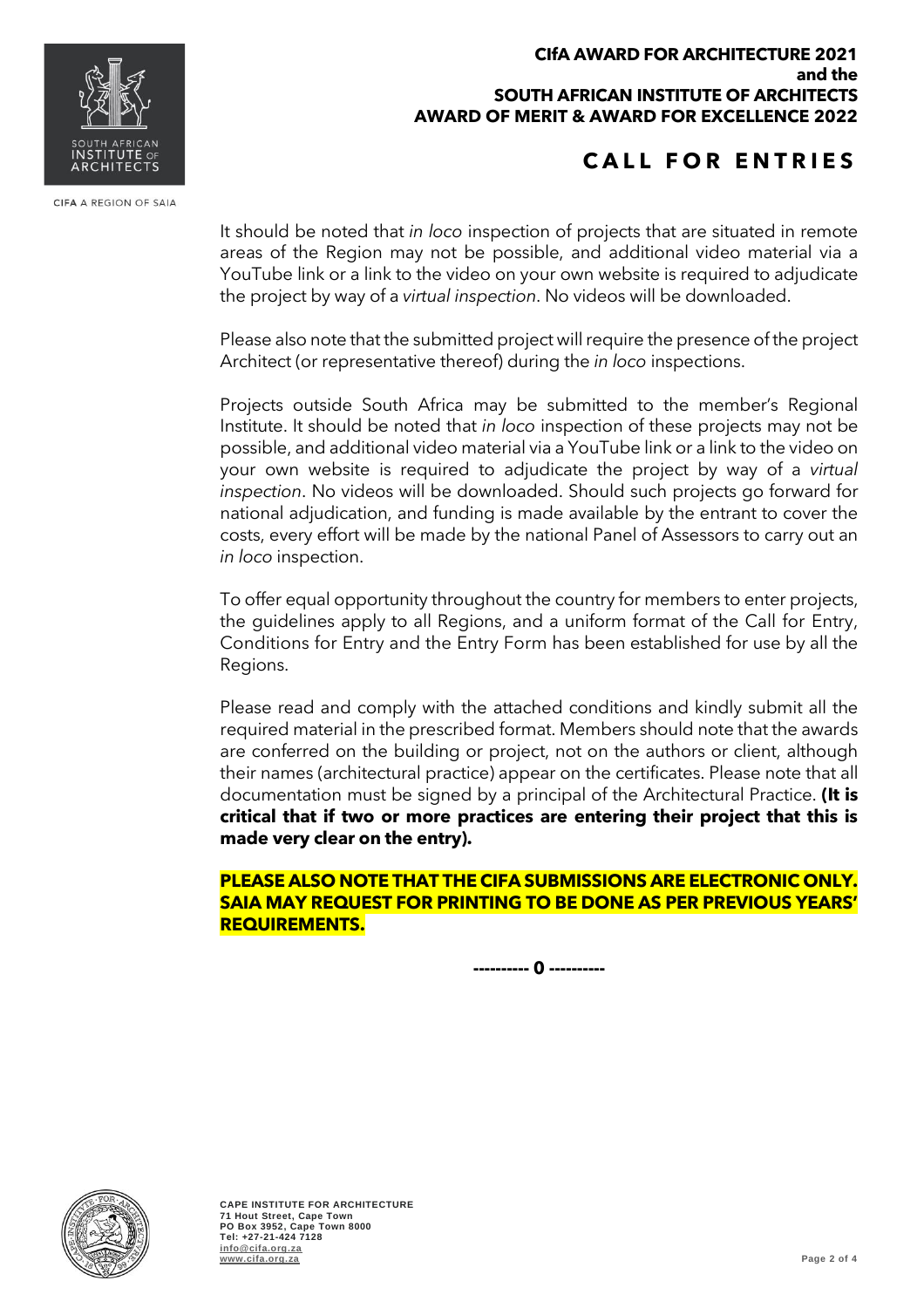

# **CALL FOR ENTRIES**

### **CIfA AWARD FOR ARCHITECTURE 2021**

This award is made by the Regional Institute to encourage and recognise good design or a noteworthy contribution in the field of architecture in the Region. It may be for:

### **Entry Form A**

CIFA A REGION OF SAIA

- a new building or group of buildings;
- a work of technological importance;
- the conservation, restoration and/or rehabilitation (refurbishment) of existing buildings, historic precincts or areas.

There is no restriction on the building type, use or size. It is also intended for smallscale alterations or interiors if they are of exceptional quality and contribute to the current discourse on architecture. Although the project may contain flaws, it should be clearly identifiable as having specific attributes worthy of recognition.

#### **Entry Form B**

- a work of social importance, other than a building, for which the member or architectural practice was appointed as the architect;
- research in the field of architecture.

### **SAIA AWARD OF MERIT & SAIA AWARD FOR EXCELLENCE**

All eligible entries which have received a Regional *Award for Architecture* are submitted for national adjudication:

- Projects by paid-up SAIA practices are eligible for entry.
- Research, or a work of social importance, by a paid-up SAIA member or SAIA practice is eligible for entry.

The national panel of assessors, appointed and convened by the SAIA President, will consider all the submissions put forward by the regional committees. This round of national adjudicators comprises of the SAIA President (as Convener), a prominent architect, an academic, an eminent person with an interest in architecture and a representative from the sponsors. The national panel will decide which projects to inspect *in loco* and upon conclusion, which projects (if any) will receive the SAIA *Award of Merit* and the SAIA *Award for Excellence*.

In simpler terms, a project may receive a regional *Award for Architecture* in the first phase and receive no further award, or it may be the recipient of both the regional *Award for Architecture* during the first year and receive a SAIA *Award of*